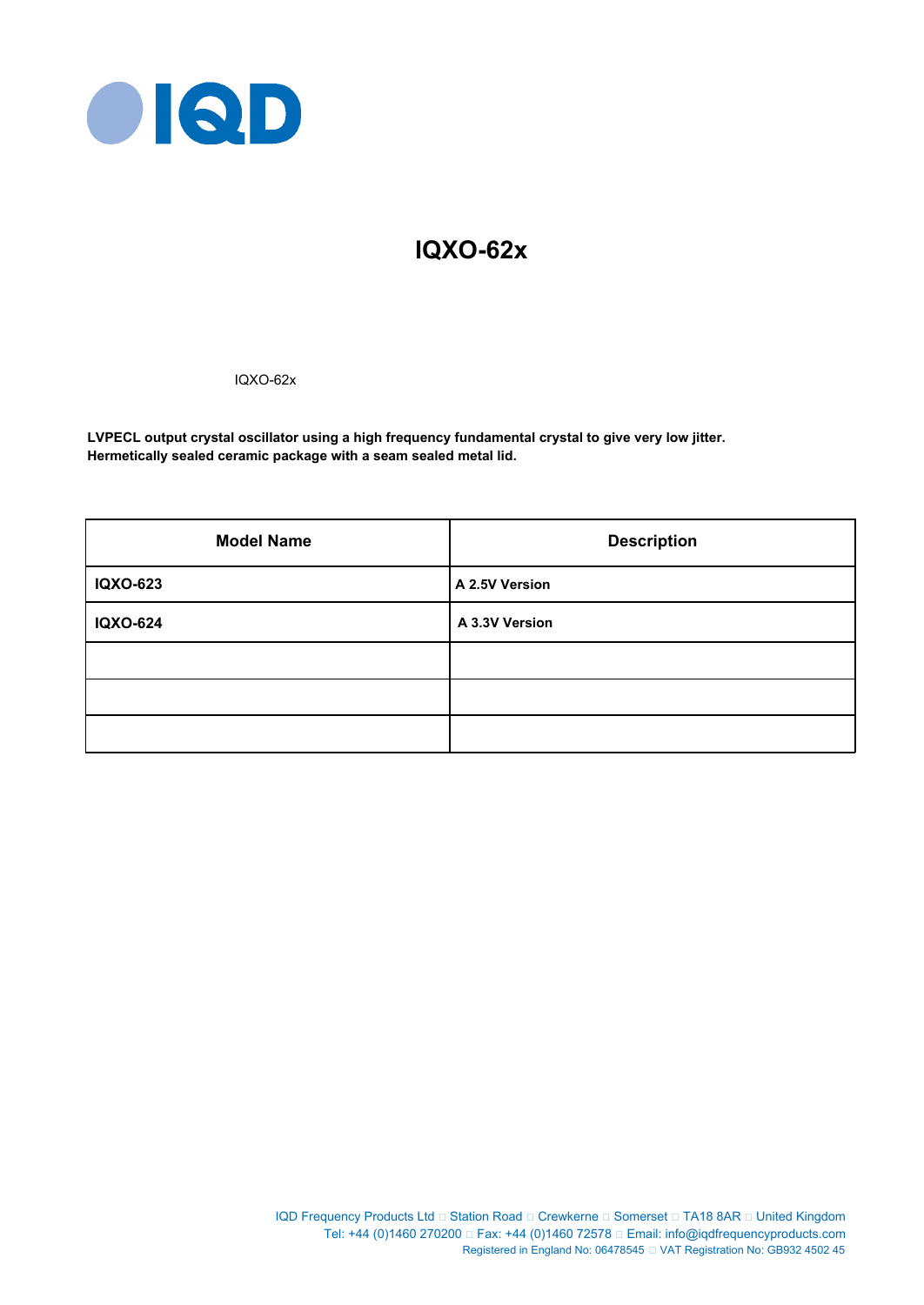

# **IQXO-623 Crystal Clock Oscillator Specification**

# **ISSUE 2; September 2021**

#### **Description**

- **LVPECL output crystal oscillator using a high frequency** fundamental crystal to give very low jitter. Hermetically sealed ceramic package with a seam sealed metal lid.
- Developed Frequencies: 25.0MHz, 27.0MHz, 100.0MHz,  $\blacksquare$ 125.0MHz and 156.250MHz
- Note: Operating temperature ranges -40 to 105°C and -40 to  $\blacksquare$ 125°C are intended for industrial use and not for safety critical applications such as automotive. Please contact IQD for alternative options.

#### **Frequency Parameters**

Frequency 13.50MHz to 156.250MHz  $\blacksquare$ Frequency Stability ±25.00ppm to ±100.00ppm Ageing  $\qquad \qquad \pm 3$ ppm max per year @ 25°C

#### **Electrical Parameters**

Supply Voltage 2.5V ±5% ٠

# **Operating Temperature Ranges**

- $-10$  to  $70^{\circ}$ C
- $-40$  to 85 $^{\circ}$ C
- $\blacksquare$ -40 to 105°C
- -40 to 125°C  $\blacksquare$

#### **Output Details**

- Output Compatibility **LACCION COMPATION** 
	-
- 

Drive Capability 50Ω terminated to Vs-2.0V

Output Voltage Levels: П Output Low (VOL): 1.095V max Output High (VOH): 1.475V min

## **Output Control**

Standby Operation:  $\blacksquare$ 

Logic '1' (70% Vs min) to pad 1 enables oscillator output. Logic '0' (30% Vs max) to pad 1 disables oscillator output. No connection to pad 1 enables oscillator output due to internal pull-up resistor.

- Standby Current: 10µA max  $\blacksquare$
- Start-up Time: 10ms max  $\blacksquare$

#### **Noise Parameters**

Phase Jitter (12kHz to 20MHz): 1ps rms max  $\blacksquare$ Phase Jitter (12kHz to 20MHz): 0.171ps rms typ @ 100MHz

#### **Environmental Parameters**

- $\blacksquare$ Storage Temperature Range: –55 to 125°C
- Shock: 1500G, 0.5ms, 3 times for each surface, total 18 times.
- Vibration: Freq. range: 20~2000Hz, peak to peak amplitude:  $\blacksquare$ 1.52mm, peak acceleration: 20G (196m/s²), 3 direction(X, Y,Z) ,each cycle: 20min, 4 cycles for each direction.

#### **Ordering Information**

\*Minimum info required Frequency\* Model\* **Output** Frequency Stability (over operating temperature range)\* Operating Temperature Range\* Supply Voltage Example 156.25MHz IQXO-623

LVPECL ±50ppm –40 to 85C 2.5V



 $\mathbf{A}$ 

## **Outline (mm)**

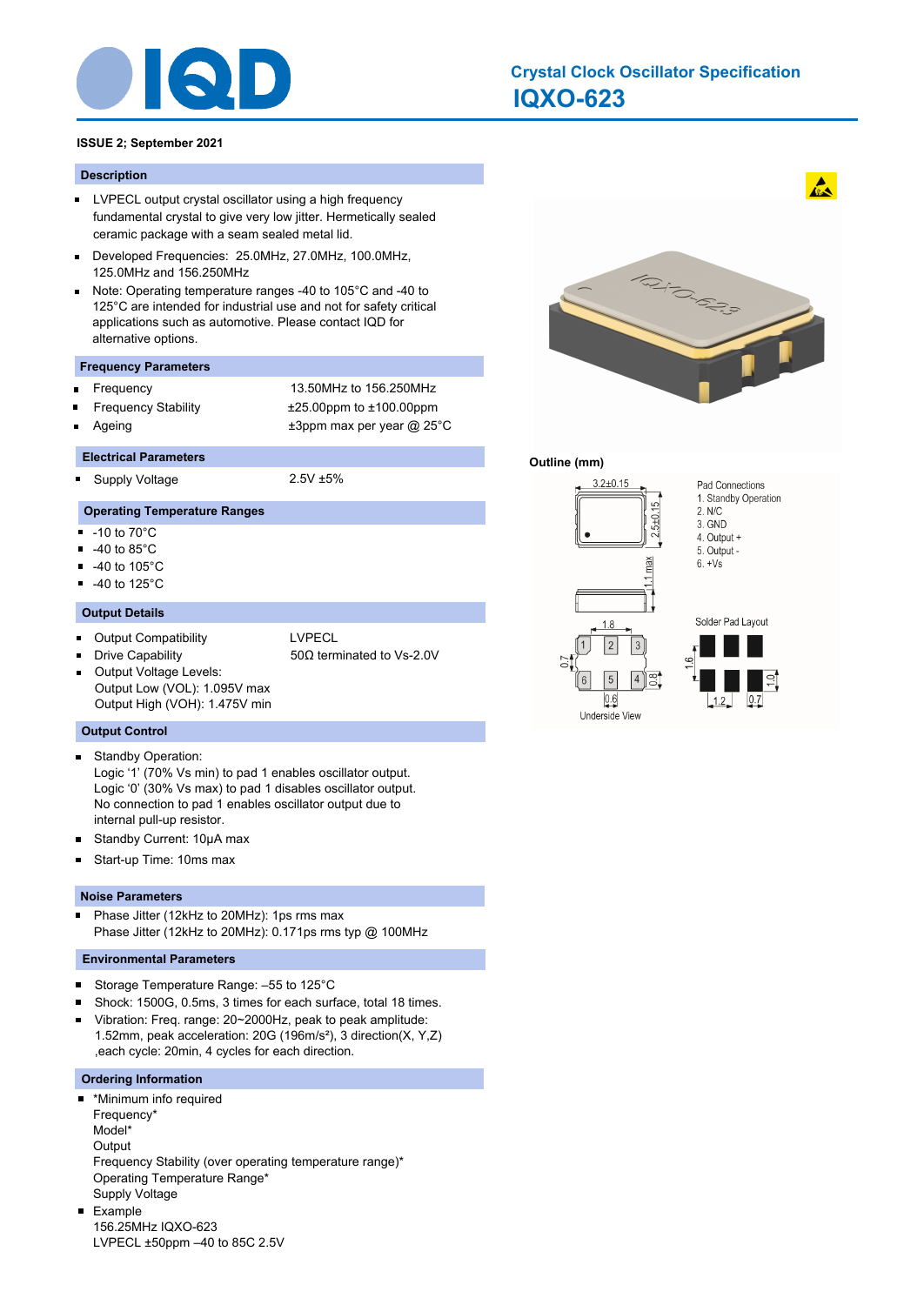

# **ISSUE 2; September 2021**

# **Compliance**

- RoHS Status (2015/863/EU) Compliant
- REACh Status **Compliant**  $\blacksquare$
- MSL Rating (JDEC-STD-033): Not Applicable  $\blacksquare$

# **Packaging Details**

- Pack Style: Reel Tape & reel in accordance with EIA-481-D Pack Size: 3,000
- Pack Style: Cutt In tape, cut from a reel Pack Size: 100

# **Electrical Specification - maximum limiting values 2.5V ±5%**

| Frequency<br>Min | Frequency<br>Max | Temperature<br>Range | <b>Stability</b><br>Min | <b>Current</b><br><b>Draw</b> | <b>Rise and Fall</b><br>Time (20-80%) | <b>Duty Cycle</b> |
|------------------|------------------|----------------------|-------------------------|-------------------------------|---------------------------------------|-------------------|
|                  |                  | $^{\circ}$ C         | ppm                     | mA                            | ns                                    | $\%$              |
| 13.5MHz          | 99.999999MHz     | $-10$ to $70$        | ±25.0                   | 50                            |                                       | 45/55%            |
|                  |                  | -40 to 85            | ±30.0                   | 50                            |                                       | 45/55%            |
|                  |                  | $-40$ to 125         | ±70.0                   | 50                            |                                       | 45/55%            |
|                  |                  | $-40$ to 105         | ±50.0                   | 50                            |                                       | 45/55%            |
| 100.0MHz         | 156.25MHz        | $-10$ to $70$        | ±25.0                   | 50                            | 0.5                                   | 45/55%            |
|                  |                  | $-40$ to 85          | ±30.0                   | 50                            | 0.5                                   | 45/55%            |
|                  |                  | $-40$ to 125         | ±70.0                   | 50                            | 0.5                                   | 45/55%            |
|                  |                  | $-40$ to 105         | ±50.0                   | 50                            | 0.5                                   | 45/55%            |

*This document was correct at the time of printing; please contact your local sales office for the latest version. Click to view latest version on our website.*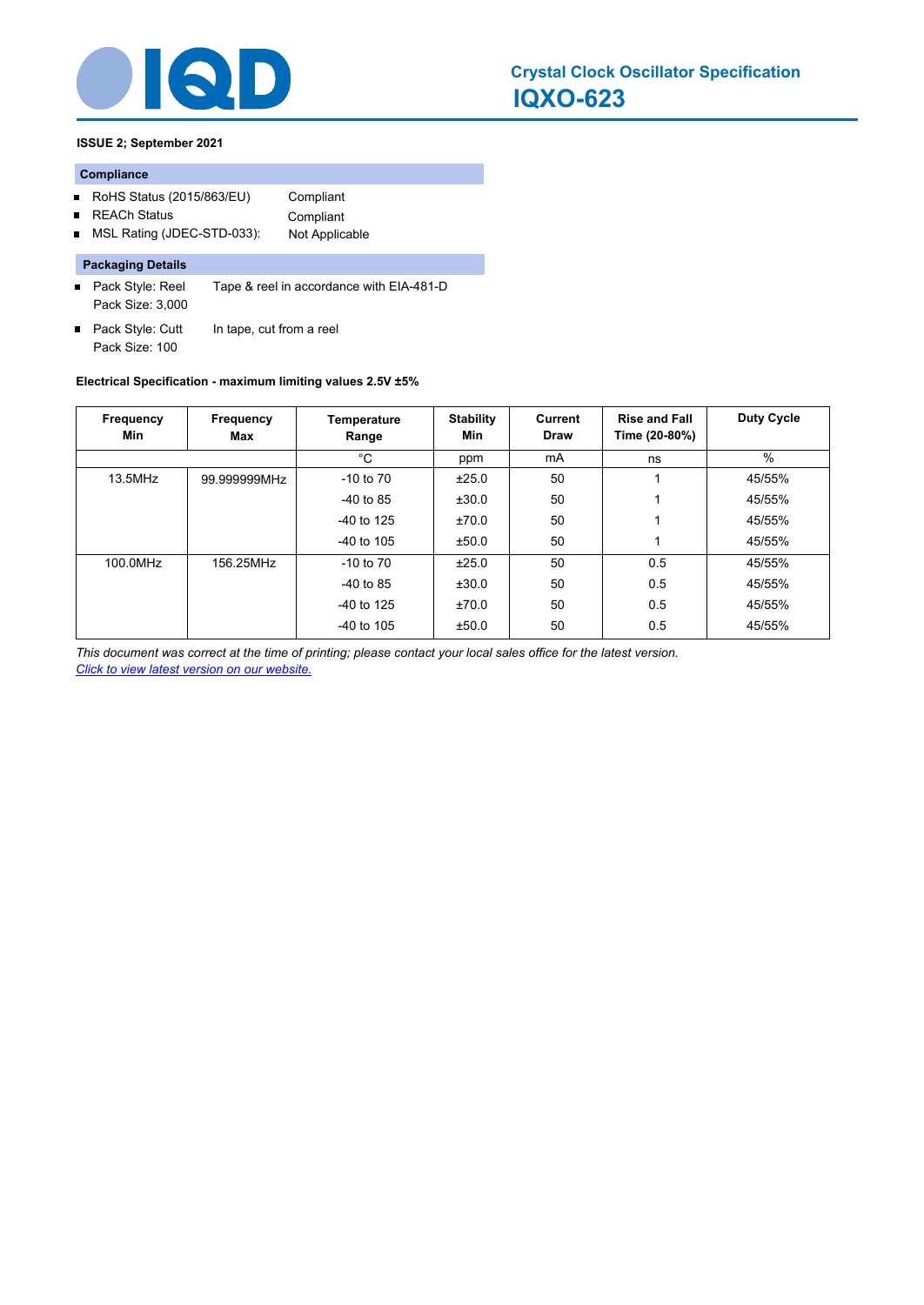

# **IQXO-624 Crystal Clock Oscillator Specification**

# **ISSUE 2; March 2022**

#### **Description**

- **LVPECL output crystal oscillator using a high frequency** fundamental crystal to give very low jitter. Hermetically sealed ceramic package with a seam sealed metal lid.
- Developed Frequencies: 25.0MHz, 27.0MHz, 100.0MHz,  $\blacksquare$ 125.0MHz and 156.250MHz
- Note: Operating temperature ranges -40 to 105°C and -40 to  $\blacksquare$ 125°C are intended for industrial use and not for safety critical applications such as automotive. Please contact IQD for alternative options.

#### **Frequency Parameters**

Frequency 13.50MHz to 156.250MHz  $\blacksquare$ Frequency Stability ±25.00ppm to ±100.00ppm Ageing  $\qquad \qquad \pm 3$ ppm max per year @ 25°C

#### **Electrical Parameters**

Supply Voltage 3.3V ±5% ٠

# **Operating Temperature Ranges**

- $-10$  to  $70^{\circ}$ C
- $-40$  to 85 $^{\circ}$ C
- $\blacksquare$ -40 to 105°C
- -40 to 125°C  $\blacksquare$

#### **Output Details**

- Output Compatibility **LACCION COMPATION** 
	-
- 

Drive Capability 50Ω terminated to Vs-2.0V

Output Voltage Levels: П Output Low (VOL): 1.680V max Output High (VOH): 2.275V min

## **Output Control**

Standby Operation:  $\blacksquare$ 

Logic '1' (70% Vs min) to pad 1 enables oscillator output. Logic '0' (30% Vs max) to pad 1 disables oscillator output. No connection to pad 1 enables oscillator output due to internal pull-up resistor.

- Standby Current: 10µA max  $\blacksquare$
- Start-up Time: 10ms max  $\blacksquare$

#### **Noise Parameters**

Phase Jitter (12kHz to 20MHz): 1ps rms max  $\blacksquare$ Phase Jitter (12kHz to 20MHz): 0.171ps rms typ @ 100MHz

#### **Environmental Parameters**

 $\blacksquare$ Storage Temperature Range: –55 to 125°C

LVPECL ±50ppm –40 to 85C 3.3V

- Shock: 1500G, 0.5ms, 3 times for each surface, total 18 times.
- Vibration: Freq. range: 20~2000Hz, peak to peak amplitude:  $\blacksquare$ 1.52mm, peak acceleration: 20G (196m/s²), 3 direction(X, Y,Z) ,each cycle: 20min, 4 cycles for each direction.

#### **Ordering Information**

Frequency\* Model\* **Output** Frequency Stability (over operating temperature range)\* Operating Temperature Range\* Supply Voltage (\*minimum required) Example 156.25MHz IQXO-624



 $\mathbf{A}$ 

# **Outline (mm)**